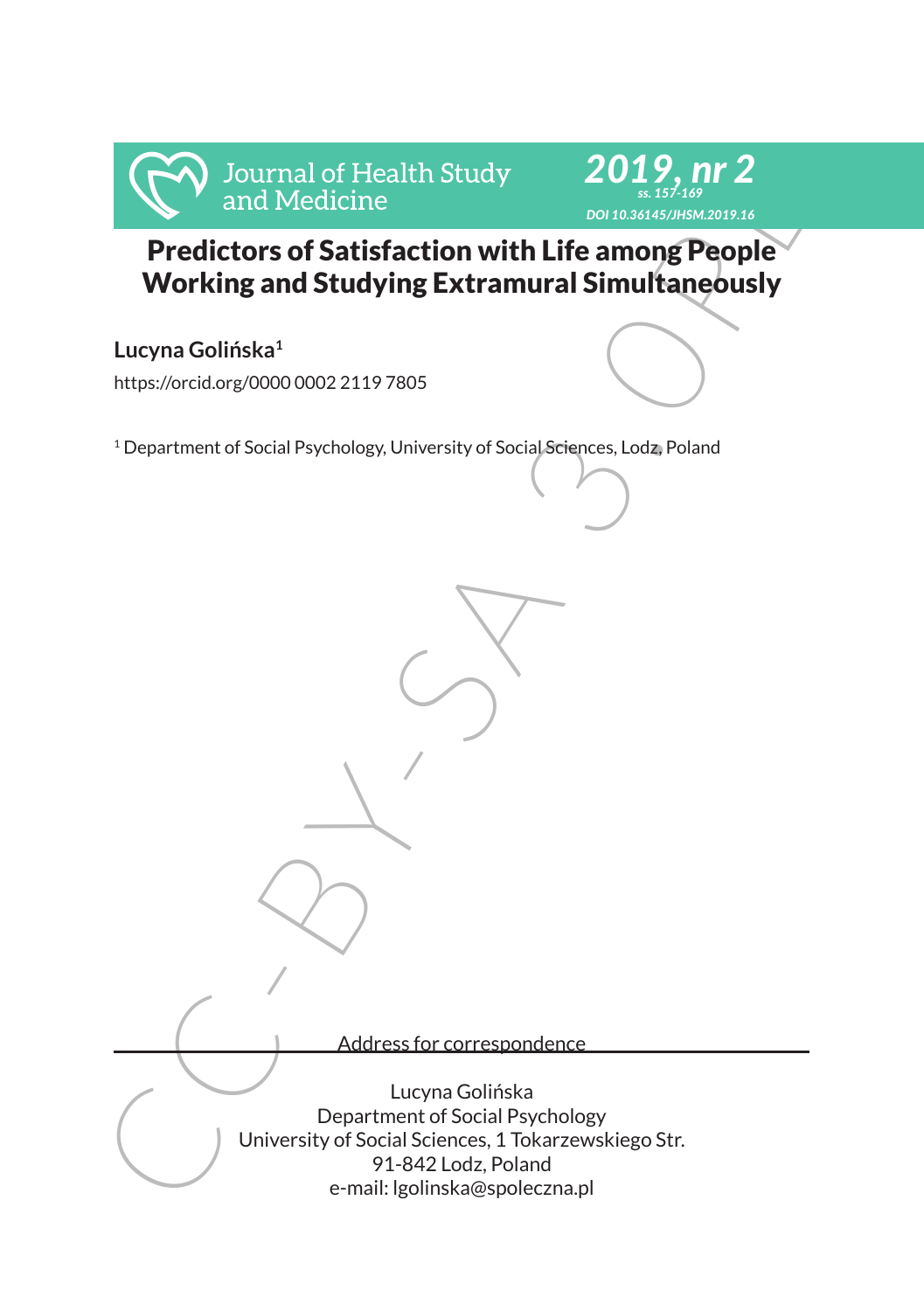### *Abstract*

Abstract<br>
The role of satisfaction with job as a factor of satisfaction with life was the<br>
min aim of this research. Data from 148 employees were colleted they were<br>
studying and working simultaneously. The research also c *The role of satisfaction with job as a factor of satisfaction with life was the main aim of this research. Data from 148 employees were collected. They were studying and working simultaneously. The research also contains other factors as partners relationships, some of personal resources as self-efficacy, the dominant mood and Causative and Community Orientations. Regardless of gender, age and family situation the main predictors of life satisfaction turned out to be self-assessment and job satisfaction.*

*Key words: life satisfaction, job satisfaction, causative orientation, community orientation, self-assessment, self-efficacy*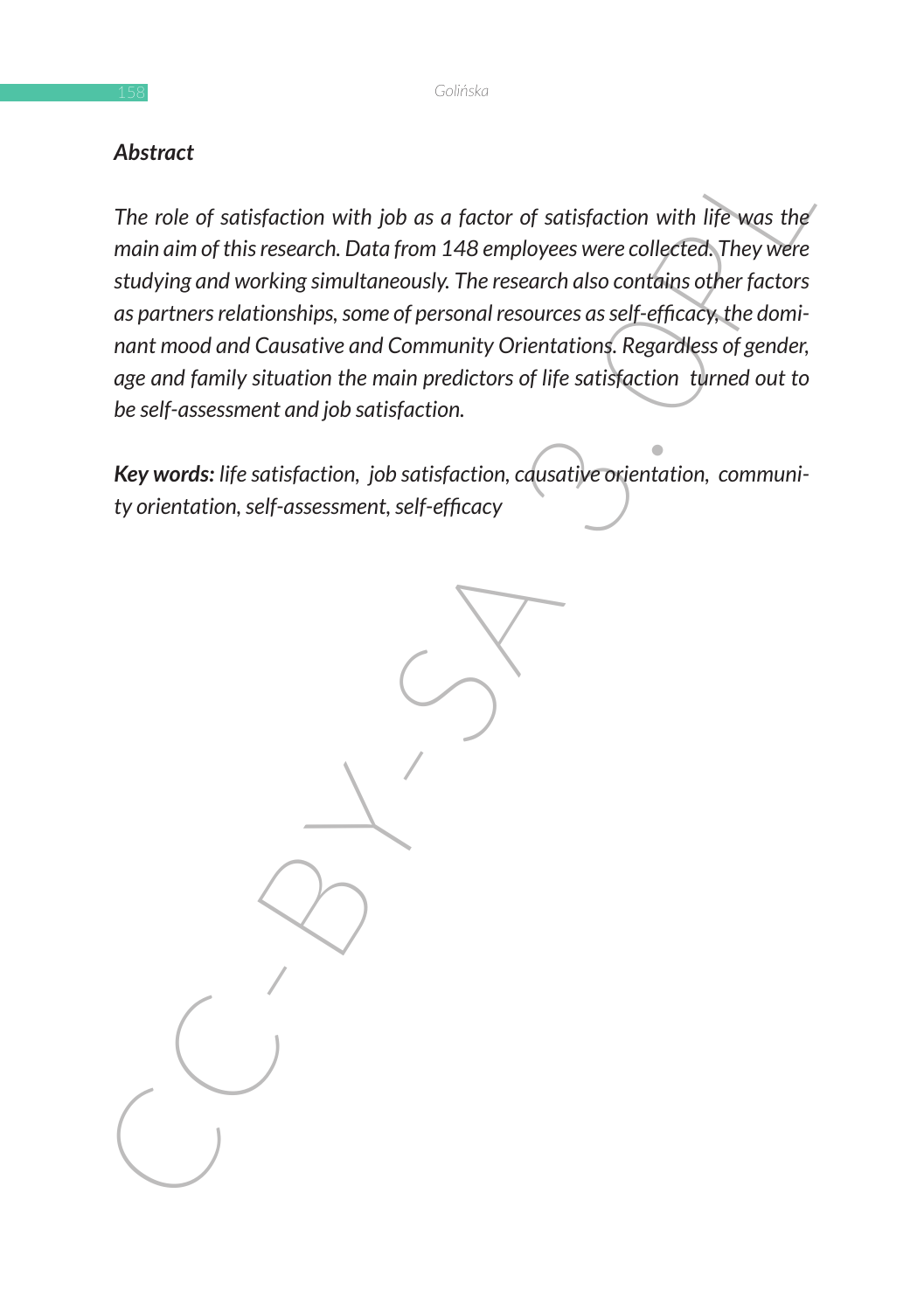### **Introduction**

One of the more and more frequent phenomena observed in the society's activities is undertaking studies or post-graduate training courses in order to obtain new knowledge, skills and professional perspectives hoping to achieve more satisfying job position, higher income, or personal growth. The most generally undertaken educational activity is to affect the quality and satisfaction with life understood by Czapiński as "emotional and/or cognitive balance of life in the dimension valuing good-bad, pleasant-unpleasant" [2, p. 25]. According to Zalewska [2], satisfaction with life remains in a close, but ambiguous relationship with satisfaction wiht life and means a well-thought-out overall assessment based on cognitive processes, reflection on one's life, and value judgements. E. Diener [3] recognises satisfaction with life as the result of an individual comparing their life situation with the standards they adopted.

Introduction<br>
One of the more and more frequent phenomena observed in the socie-<br>
ty's activities is under taking studies or post-graduate training courses in<br>
order to obtain new knowledge, skills and professional perspec An important component of human activity realised over many years of life is work. Its effect is to secure existence, but also to ensure the possibility of realising individual predispositions, abilities, sometimes an important element of self-realisation, as well as a plane of social relations. An important factor affecting the quality of life is job satisfaction. It is a cognitive work evaluation, expressed in the form of value-cognitive judgements, referring to overall job satisfaction (assessment of work as a whole) or satisfaction with individual work components, e.g. work content or colleagues [2]. Among the important individual factors determining job satisfaction are age – there is an increase in satisfaction with age. According to Helen Bee [5], professional satisfaction reaches the highest level in the period of average adulthood, which is associated with professional experience and the pursuit of work relevance, i.e. a greater matching of work abilities and requirements, which results in higher satisfaction. The family environment is also an important factor determining job satisfaction. Employees who experience an intense conflict of professional and family roles reveal less job satisfaction. This is confirmed by studies by Zalewska [6] and Lubrańska [7].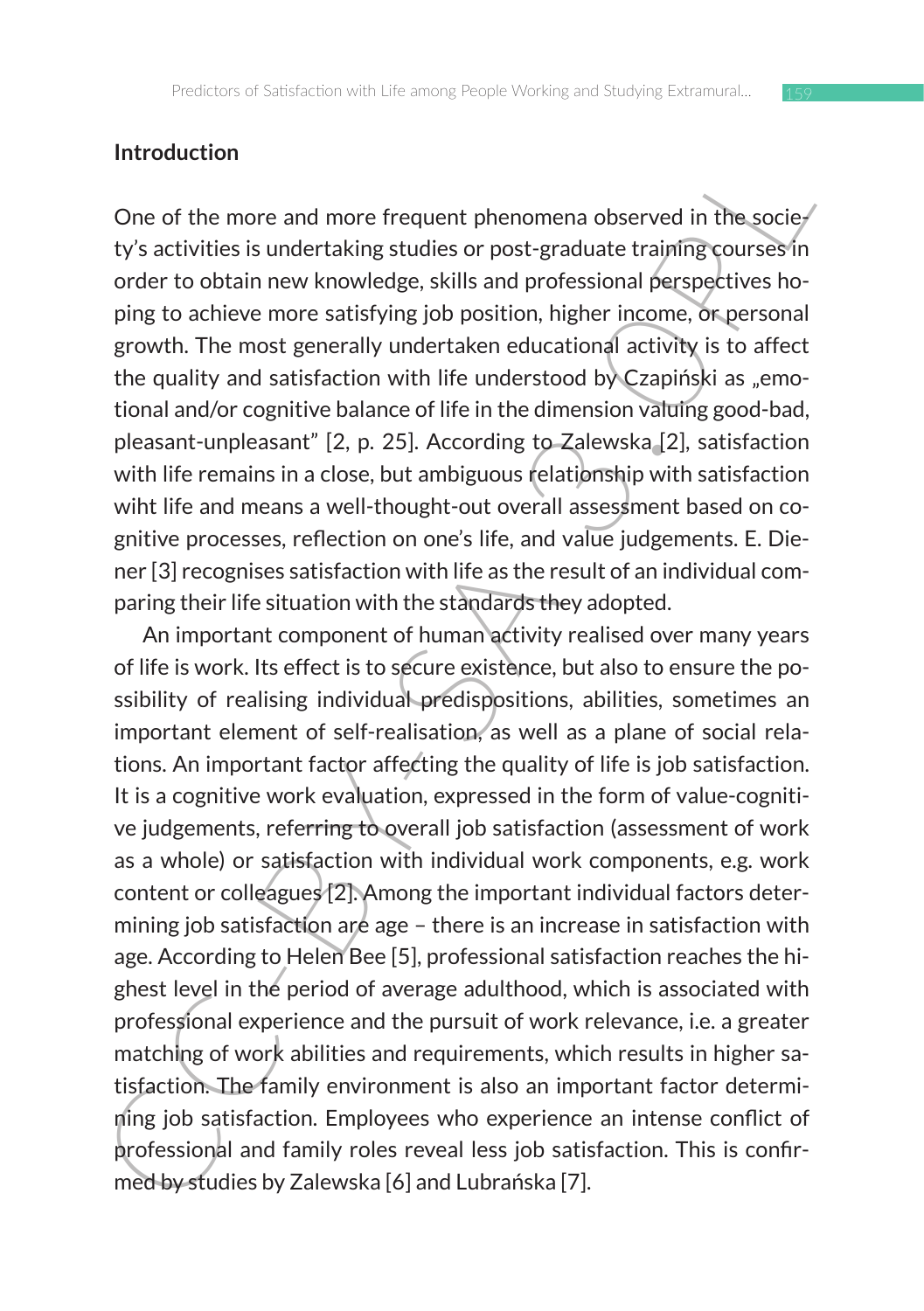### **Aim of the research**

Amoro to recessarion<br>The main and of this research was to investigate what factors serve as<br>predictors of satisfaction with life. In general, it is believed that the level<br>of satisfaction with life depeds mostly on the co The main aim of this research was to investigate what factors serve as predictors of satisfaction with life. In general, it is believed that the level of satisfaction with life depends mostly on the conditions of existence and events in life. However, numerous studies by Czapiński [1] and Diener [4] indicate a short term effect of these factors and a significant relation between satisfaction with life and certain individual properties of a person, genetically determined or arising in the course of life. The former includes personality variables, e.g. extroversion expressed by the individual's need for relationships with others and skilful coping in them. Another important resource, based on predispositions acquired in the course of life, is a sense of self-efficacy. These variables are treated as individual's resources. According to the individual and social orientation [8], each person strives for efficacy, that is effectiveness in meeting their needs, possibilities and ambitions, but also, in accordance with the community orientation for the close ones, the satisfying relations with certain people.

The presented research includes three groups of variables hypothetically affecting positively or inhibiting the sense of satisfaction with life. These are: selected individual resources, social relations and indicator of self-efficacy. In adult life, an important manifestation of efficacy is job satisfaction due to the fact that it is an indicator of the relationship between individual possibilities and their optimal implementation available during work to varying degrees. The mobilising roles of job satisfaction are indicated, among others, by Łaguna's research [9].

According to Zalewska [6], job satisfaction evaluation is based on cognitive processes using thoughts and assessments regarding various aspects of our intrapsychic functioning (easy or difficult, interesting, engaging or boring, giving joy or anxiety) and interpersonal (relationships with other employees, comparison ).

# **Subjects of the research**

The presented research was conducted among students of various extramural studies of University of Social Sciences. The original group consi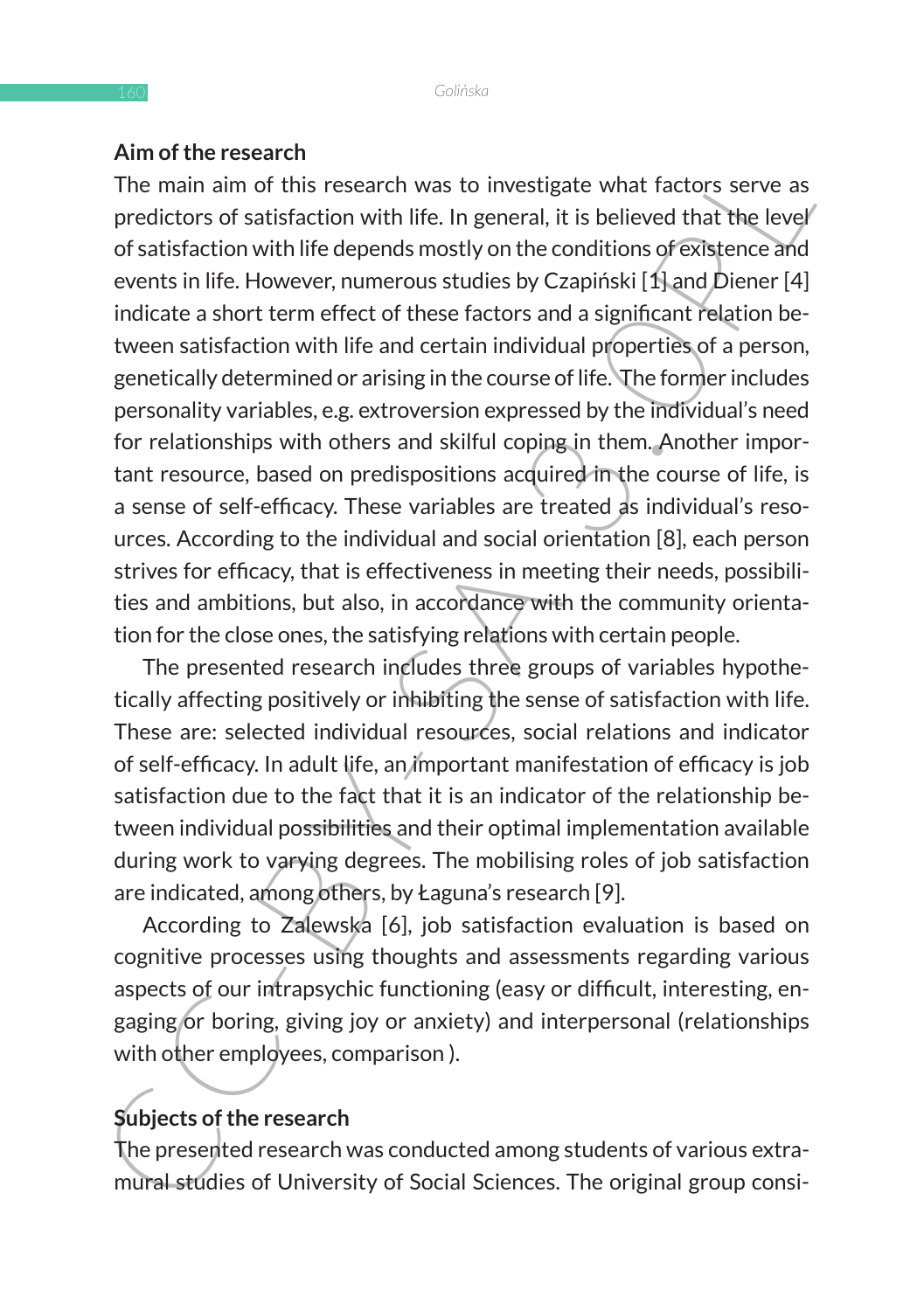steu or 4+0 peuple, including by women and 3 o ment. Due to use oursely controllance of young people, i.e. less than 30 years old, it was decided to perform a comparative analysis within two relatively homogeneous age gro sted of 148 people, including 90 women and 58 men. Due to the significant dominance of young people, i.e. less than 30 years old, it was decided to perform a comparative analysis within two relatively homogeneous age groups. The first group consisted of young people aged 19-28, the second group was aged 29 to 54. Distinguishing the above-mentioned groups was dictated by the age of the respondents, but also their specificity. The younger of these groups was characterized by three common parameters: work, most often taken up recently, undertaking extramural studies suggesting the need to obtain greater professional skills, or plans for radical change of professional functions as well as young age and marital status (maiden/bachelor), which allows to conclude about relatively initial experience in the field of partnerships. This group consisted of 112 people, including 71 women and 41 men, only 6 women and 1 man in this group were in a relationship and only 4 people reported having a child. To sum up the presented data, this group was young, with no family obligations, all people had secondary education and worked. The average seniority was 3 years,  $s = 2.23$ .

The older group was varied in age, average age was 36.5, s = 6.5. This group included 19 women and 17 men, marital status: 16 singles, 17 in a relationship, 3 people after divorce. 23 people were parents. Work experience on average,  $14.1$  years,  $s = 7.6$ .

#### **Methods**

The following methods were used in the research:

Causative and community orientation by Bogdan Wojciszke. It contains 30 adjectives that identify causative or community properties. The task of the respondents is to determine to what extent a given feature characterises them using a seven-point scale.

GSES – Generalized Self Efficiency Scale by R. Schwarzer and M. Jerusalem in the Polish adaptation of Z. Juczyński. The scale consists of 10 statements comprising one factor. It measures the strength of an individual's general belief in the effectiveness of dealing with difficult situations and obstacles. It has high statistical accuracy parameters.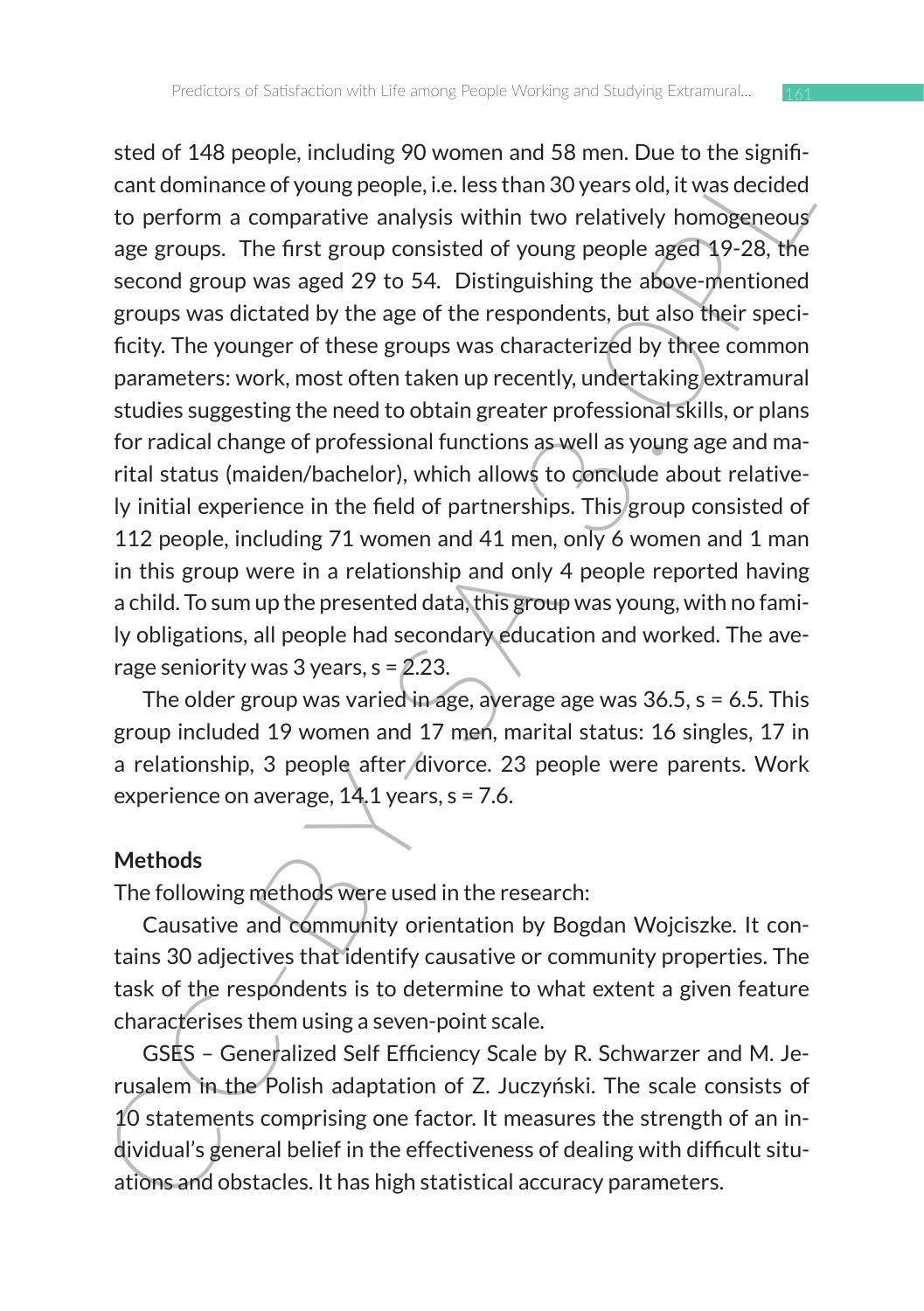Satisfaction with Life Scale (SWLS) created by E. Diener, R. A. Emmons, R. J. Larson, S. Griffin. Adaptation: Z. Juczyński. The scale contains 5 statements and a seven-point scale for their assessment by the examined person. It provides information about cognitive satisfaction assessment.

Satisfaction with Work Scale (SWS) by Anna Zalewska. Similar in form to SWLS. It provides information about the cognitive assessment of job satisfaction.

Substation winter exact sowisy created by the method of the method substation of the scale contains 5 sta-<br>E. U. Larson, S. Griffin. Adaptation: Z. Juczyński. The scale contains 5 sta-<br>tements and a seven-point scale for t PFB Partner Relations Questionnaire (Partnerschaftsfragebogen) by Kurt Hahlweg (1996), which is used to diagnose the quality of relations between partners in relationships. The questionnaire contains 30 statements and covers three scales: mutual communication (MC), intimacy (I) and behavior in a quarrel (Q). Each scale contains 10 questions.

The Watson Scale for testing positive and negative moods. It contains 20 words describing different feelings. The task of the examined person is to determine the intensity of experienced emotions using a five-degree scale containing the possibilities from none or slightly to exceptionally.

I scale – prepared for the use of the reported research. The self-assessment contains 8 statements regarding health, skills, self-confidence and assessment of one's life choices. The answers contain four options, from definitely dissatisfied to definitely satisfied.

Work-Family and Family-Work Conflict Scale, in the Polish adaptation of A. Zalewska. The scale consists of 10 items, 5 of which relate to the two types of conflict mentioned above. The answers are marked on 7-step scale (from  $1$  – strongly disagree, to  $7$  – strongly agree)

#### **Material analysis**

The methods described above used in the study belong to three categories of variables, which hypothetically remain in relation to satisfaction with life.

Personality resources are: causative orientation, self-efficacy, predisposition to experiencing a positive or negative mood, perception and self-assessment (I variable).

Relationships with other people: the scale of partner relations (communication, intimacy, quarrels), community orientation.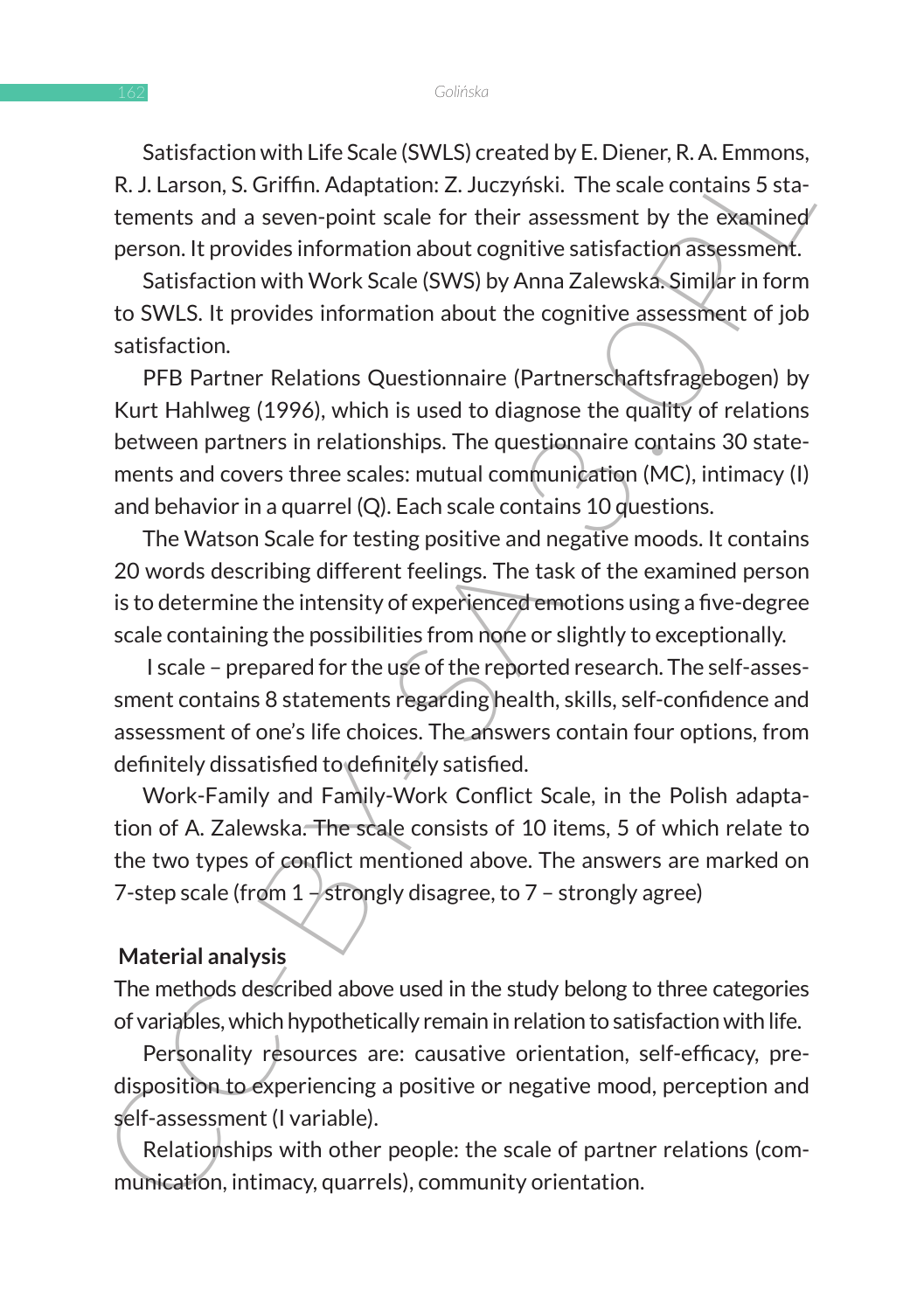Work-related: job satisfaction, work-family and family-work conflict.

$$
x = 20.7
$$
,  $F = 3.99$  p = .048.

|                                                                                           |                                                       |                |                    | VVOI K-related: JOD Satisfaction, WORK-ramily and family-work conflict. |
|-------------------------------------------------------------------------------------------|-------------------------------------------------------|----------------|--------------------|-------------------------------------------------------------------------|
| The study groups were initially checked for similarities, taking into ac-                 |                                                       |                |                    |                                                                         |
| count within each of them the specificity of women and men. There were                    |                                                       |                |                    |                                                                         |
| some differences in the "young" group: job satisfaction among women                       |                                                       |                |                    |                                                                         |
| amounted to $x = 23.4$ and was significantly higher than among men:                       |                                                       |                |                    |                                                                         |
|                                                                                           | $x = 20.7$ , $F = 3.99$ p = .048.                     |                |                    |                                                                         |
| Men more often than women indicated that they perceive family                             |                                                       |                |                    |                                                                         |
| expectations as an obstacle to professional activity                                      |                                                       |                |                    |                                                                         |
|                                                                                           | K $16.89$ < M $20.15$ F = 17, 175 p = 000.            |                |                    |                                                                         |
| They also assessed the level of quarrels in partner relations as signifi-                 |                                                       |                |                    |                                                                         |
| cantly higher compared to women                                                           |                                                       |                |                    |                                                                         |
|                                                                                           | $K x = 16.89$ < M x = 20.15\ F = 17.175 p $\neq$ 000. |                |                    |                                                                         |
| Finally, men had a more positive mood.                                                    |                                                       |                |                    |                                                                         |
| In group II (older age) there were no significant differences when com-                   |                                                       |                |                    |                                                                         |
| paring men and women.                                                                     |                                                       |                |                    |                                                                         |
|                                                                                           |                                                       |                |                    |                                                                         |
| Table 1. Relationships between satisfaction with life and other variables, including gen- |                                                       |                |                    |                                                                         |
|                                                                                           |                                                       |                |                    |                                                                         |
|                                                                                           |                                                       |                |                    |                                                                         |
|                                                                                           | der and groups. Spearmann correlation coefficient     |                |                    |                                                                         |
|                                                                                           | Satisfaction with life                                |                |                    |                                                                         |
|                                                                                           | Group 1 women                                         | Group 1<br>men | Group <sub>2</sub> | Both groups<br>sum                                                      |
| Satisfaction with work                                                                    | $.416**$                                              | $.504**$       | $.485***$          | $.460**$                                                                |
| Sense of self-efficacy                                                                    |                                                       |                |                    | $.283**$                                                                |
| Causative orientation                                                                     | $.330**$                                              | $.255*$        |                    |                                                                         |
| Community orientation                                                                     |                                                       |                |                    |                                                                         |
| Relationships communication                                                               | $.217*$                                               |                |                    | $.186*$                                                                 |
| Relationships intimacy                                                                    |                                                       |                |                    | $.135*$                                                                 |
| Relationships quarrels                                                                    | $-235*$                                               | $-248$         | $-361*$            | $-273**$                                                                |
|                                                                                           |                                                       |                |                    |                                                                         |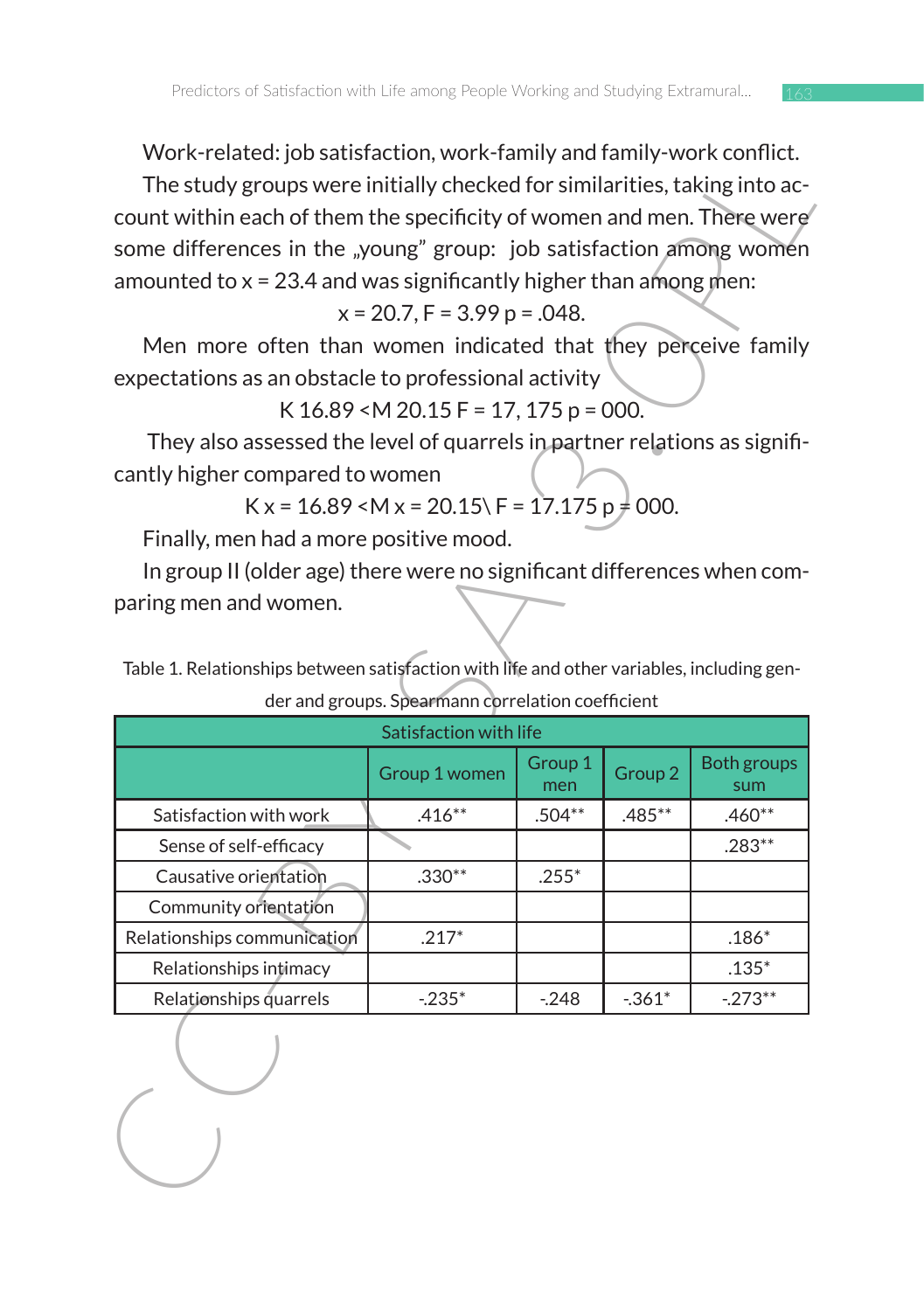The specificity of the presented research is based on the common experience associated with the fact that despite work the subjects simultaneously started studying and therefore their current job satisfaction is insufficient. The specificity of the group described above suggests that:

- 1. Satisfaction with life is significantly related to job satisfaction
- 2. The role of job satisfaction is modified as the family ties and obligations increase (in this respect both groups differ significantly).
- 3. Predictors of life satisfaction are personality resources, i.e. a positive assessment of one's own abilities expressed in the I variable, predispositions associated with the dominant mood, causative orientation and a sense of self-efficacy.

The basic method for identifying the significance of relationships between the impact of the studied independent variables on life satisfaction is multiple linear regression using stepwise analysis. This method was used to define predictors within each of the research groups. The research was conducted separately with women and men due to the previously noted differences in the level of some of the variables treated as independent variables.

The specifical of the presention of the presention is to secure the specifical control of the secure interest in the common taneously started studying and therefore their current job satisfaction is<br>insufficient. The speci The basic predictors of satisfaction with life are job satisfaction and self-perception, i.e. I. This system repeats in both groups and does not depend on gender. In the group of examined women of older age and with longer professional experience, there is a variable regarding community orientation, i.e. mindfulness and attributing importance to relationships mainly with close relatives as a predictor of satisfaction with life. Men also have a trace predictor resulting from mood as a factor that positively (positive mood) or negatively (negative mood) affects the sense of satisfaction with life.

Hypothesis 1 was confirmed.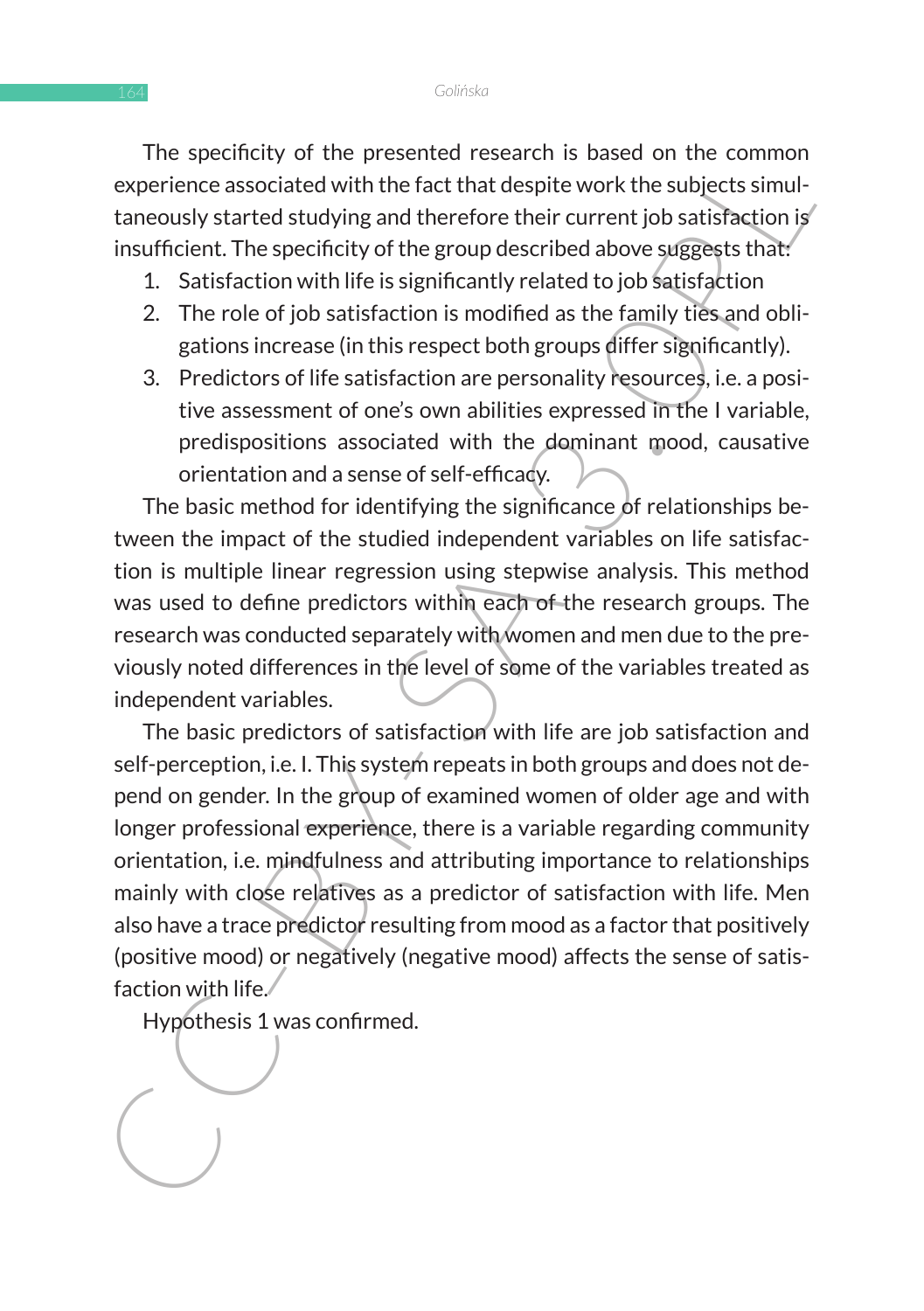|                             | Table 2. Multiple step regression results: Dependent variable – satisfaction with life. Independent variables: job satisfaction, partnerships,<br>self-assessment, causative and community orientations, self-efficacy, the dominant mood, conflict between work and family |                           |                          |                             |                     |                                     |                              |
|-----------------------------|-----------------------------------------------------------------------------------------------------------------------------------------------------------------------------------------------------------------------------------------------------------------------------|---------------------------|--------------------------|-----------------------------|---------------------|-------------------------------------|------------------------------|
|                             |                                                                                                                                                                                                                                                                             | R-kw                      | Corr.<br>$\propto$       | R Change                    | Beta stand.         |                                     | p.i.                         |
| Group 1<br>women            | Satisfaction with life                                                                                                                                                                                                                                                      | 690<br>642                | 476<br>412               | 461                         | 533<br>277          | 5.499<br>2.860                      | 006<br>000                   |
| Group <sub>1</sub><br>men   | Satisfaction with work<br>Positive mood<br>Negative mood                                                                                                                                                                                                                    | 580<br>623<br>.662<br>495 | 482<br>558<br>592<br>624 | 495<br>085<br>042<br>040    | 2247<br>2247<br>265 | $-2.051$<br>2.960<br>2.757<br>2.381 | 88888                        |
| Group <sub>1</sub><br>sum   | Relationships arguments<br>Satisfaction with work                                                                                                                                                                                                                           | 421.509<br>538            | 526<br>416<br>500        | 088.029<br>421              | .303<br>545<br>.171 | $-2.564$<br>7.900<br>4.20           | 000.000<br>012               |
| Group <sub>2</sub><br>women | Community orientation<br>Satisfaction with work                                                                                                                                                                                                                             | 510<br>733<br>802         | 759<br>480<br>697        | .069<br><b>1510</b><br>.223 | .478<br>.268<br>637 | 3.535<br>2.202<br>4.707             | 000<br>045<br>$\overline{0}$ |
| Group <sub>2</sub><br>men   | Satisfaction with work                                                                                                                                                                                                                                                      | 660<br>521                | 489<br>611               | 139<br>521                  | 650<br>722          | 3.318<br>2.39                       | .005<br>.031                 |
|                             |                                                                                                                                                                                                                                                                             |                           |                          |                             |                     |                                     |                              |

Predictors of Satisfaction with Life among People Working and Studying Extramural...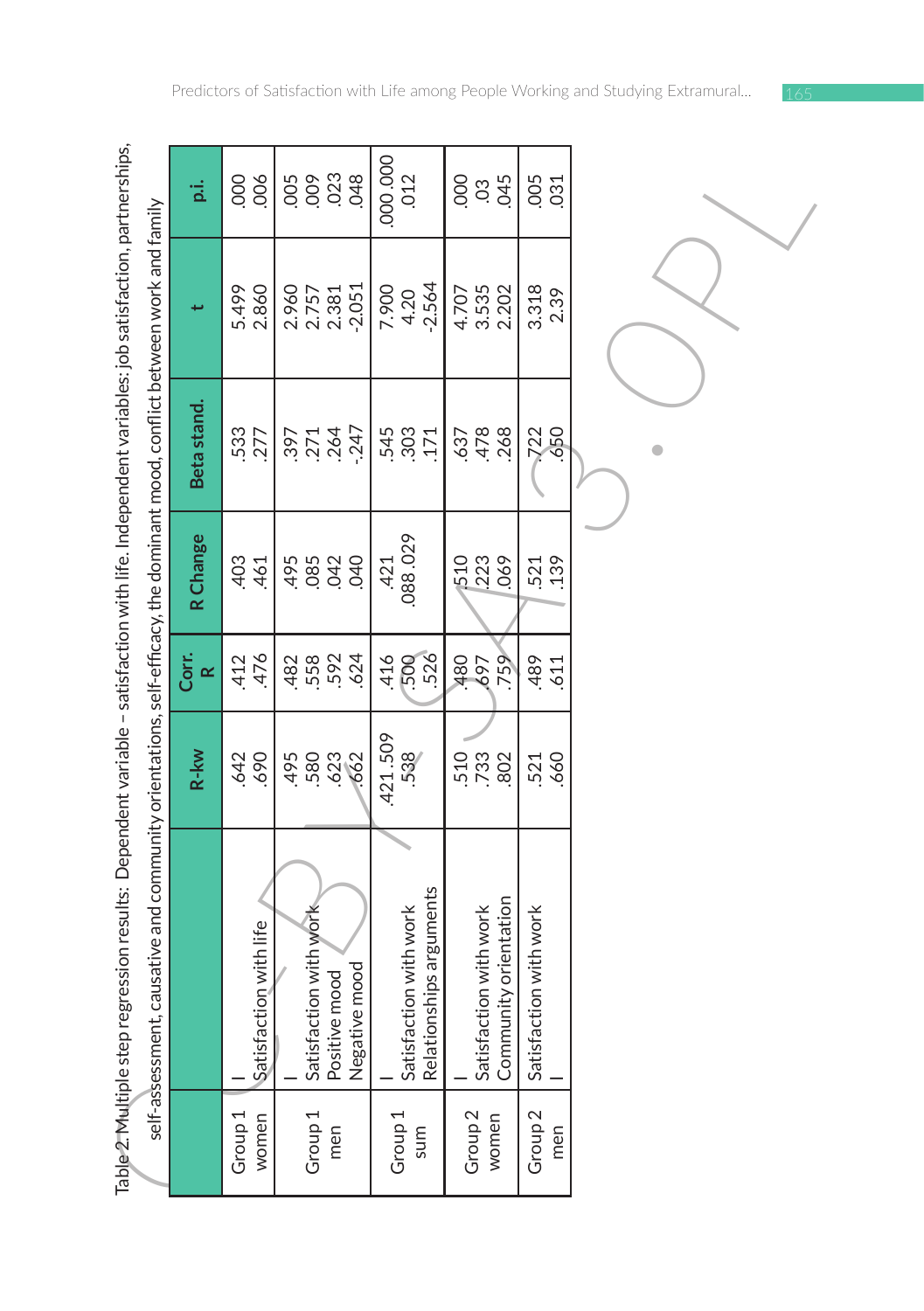The next hypothesis contained the supposition of an increase in the predictor's strength related to job satisfaction when comparing both study groups. The change, although insignificant, is towards the strength of this predictor, while the influence of relationships with the loved ones disappears. In the younger group the factor "guarreks" in relationships appeared as a factor reducing life satisfaction, in the older group its impact is not noticeable. Perhaps this is a consequence of adapting with age to the variability of relationships with the loved ones or increasing tolerance, which resulted in minimising the impact of this variable on the sense of satisfaction with life.

The last, third, hypothesis assumed that the satisfaction with life also depends on the varied susceptibility to experiencing a positive or negative mood dominating in personality, focus on causative orientation and a sense of self-efficacy. Although the relationship between life satisfaction and the above variables is important, their role as predictors has not been confirmed.

### **Discussion of results**

The next in yountes to unlent the proposition of all interase in the<br>the predictor's strength nelated to job satisfaction when comparing both study<br>dyroups. The change, although insignificant, is towards the strength of<br>th The conducted research raises a number of additional questions. The absence of predictors of self-efficacy is surprising, although the increase in this variable is significant when comparing older and younger people. It may be that the impact of this variable falls within the global result of self- -perception and self-assessment (I variable) as an assessment of the degree of satisfaction with self-trust and self-confidence. A particularly interesting arrangement of the role of job satisfaction in life satisfaction would be to check the predictors in the group of people who take maximising their professional effectiveness without the intention of changing jobs. A group of young people who are new to work, most likely, are barely looking for a position to implement their usually just realized or acquired resources. They are only building the sense of self-efficacy. On the other hand, in the group of older people, the vast majority of respondents undertake studies in a field different from their professional activity, which suggests that they are consciously looking for a way to fulfil their professional preferences.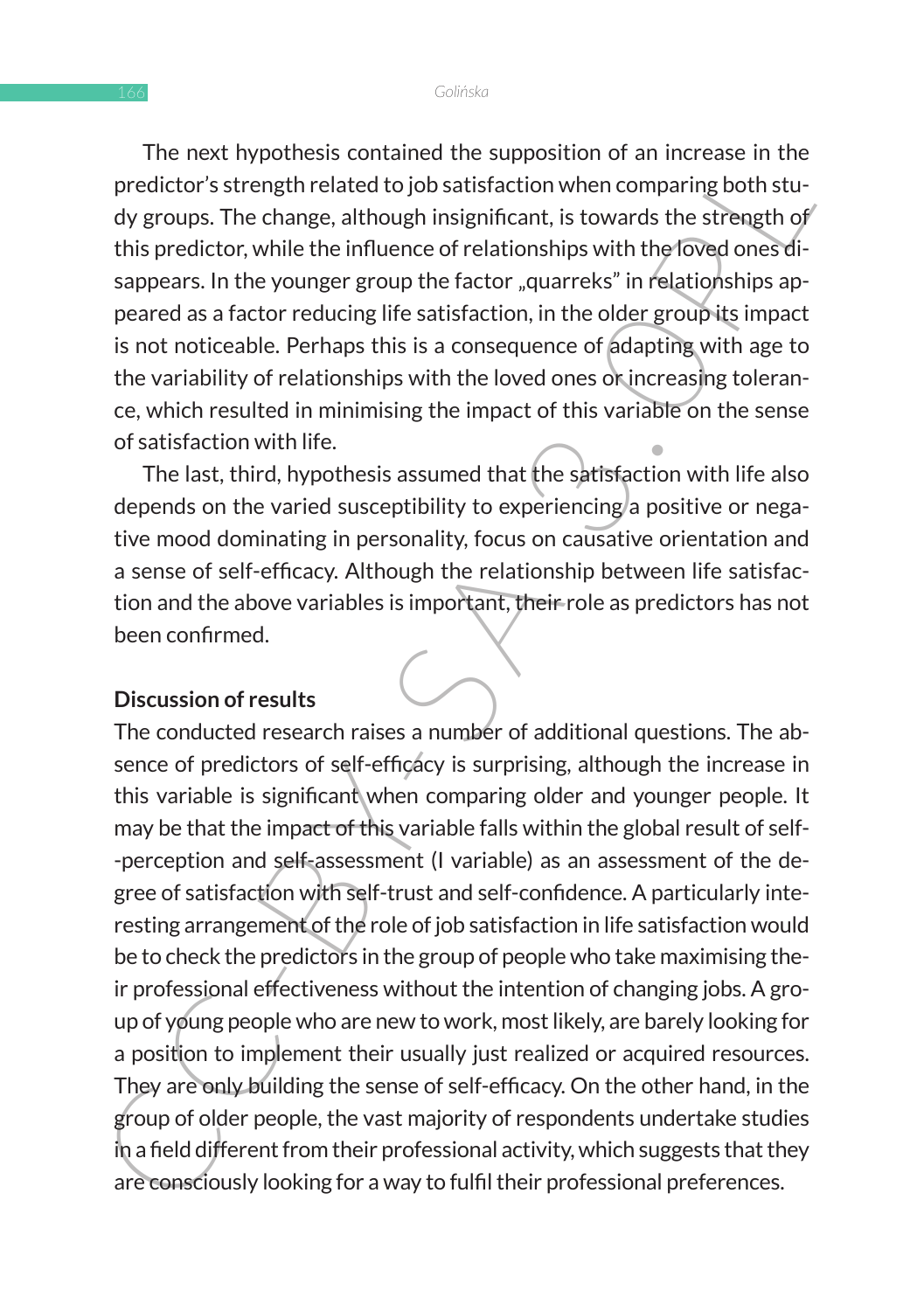Also, the annuly on the research is a radium connection, the research is a condition of increasing safety but also reduces the involvement of regionders. The described research should be treated as significant empiricant o Also, the anonymity of the research is a factor conducive to a certain reflectionlessness when completing the tests, which on the one hand is a condition of increasing safety but also reduces the involvement of responders. The described research should be treated as significant empirical preparation for in-depth analysis of the problem .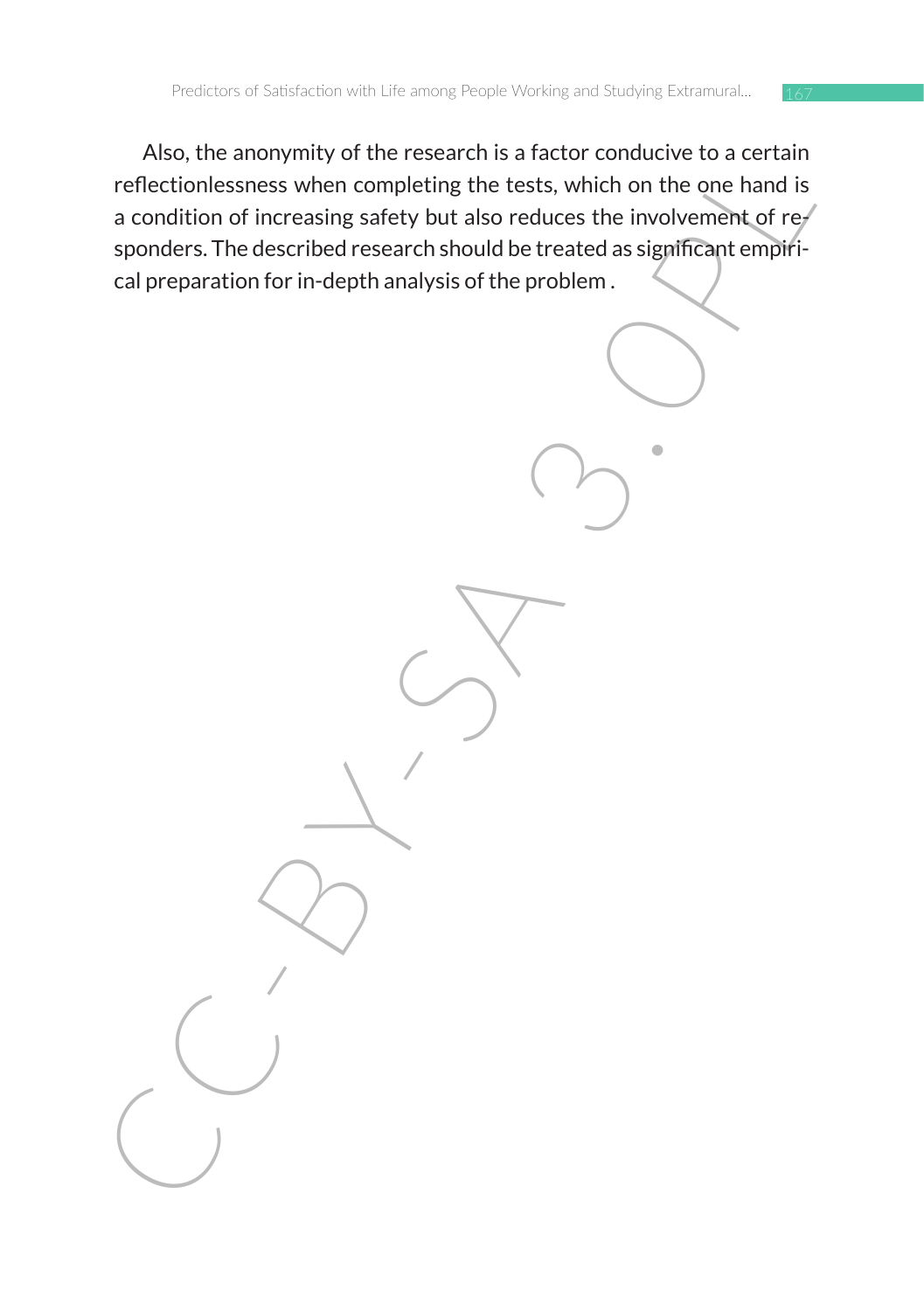## **References**

1. Czapiński J. Psychologia pozytywna. Nauka o szczęściu, zdrowiu, sile i cnotach człowieka. Warszawa: Wydawnictwo Naukowe PWN; 2004.

2. Zalewska A. Skala satysfakcji z pracy – pomiar poznawczego aspektu ogólnego zadowolenia. Acta Universitatis Lodziensis Folia Psychologica 2003; 7: 49-60.

3. Diener E, Lucas R, Suh EM i wsp. Subjective well-being: Three decades of progress. Psychological Bulletin 1999; 125: 276-302.

4. Diener E. Subjective well-being. The science of happiness and a proposal for national index. American Psychologie 2000; 1: 34-43.

5. Bee H. Psychologia rozwoju człowieka. Poznań: Wydawnictwo Zysk i S-ka; 2004.

6. Zalewska A. Wiek, płeć i stanowisko pracy a zadowolenie z pracy. Psychologia Jakości Życia 2009; 8(1): 1-20.

References<br>
1. Czapiński J. Psychologia pozytywna. Nauka o szczęściu, zdrowiu, sile<br>
i cnotach człowieka. Warszawa: Wydawnictwo Naukowe PWNt; 2004.<br>
2. Zalewska A. Skala satysfakcji z pracy – pomiar poznawczego aspektu<br>
og 7. Lubrańska A. Doświadczenia afektywne w pracy a zadowolenie z pracy – siła i jakość wzajemnych relacji. Studia Dydaktyczne 2013; 24-25: 253-263.

8. Wojciszke B, Cieślak M. Orientacja sprawcza i wspólnotowa a wybrane aspekty funkcjonowania zdrowotnego i społecznego. Psychologia Społeczna 2014; 9 3(30): 285-297.

9. Łaguna M. Satysfakcja z życia i satysfakcja z pracy a motywacja do podejmowania szkoleń: Doniesienie z badań. Psychologia Jakości Życia 2012; 11(2): 163-172.